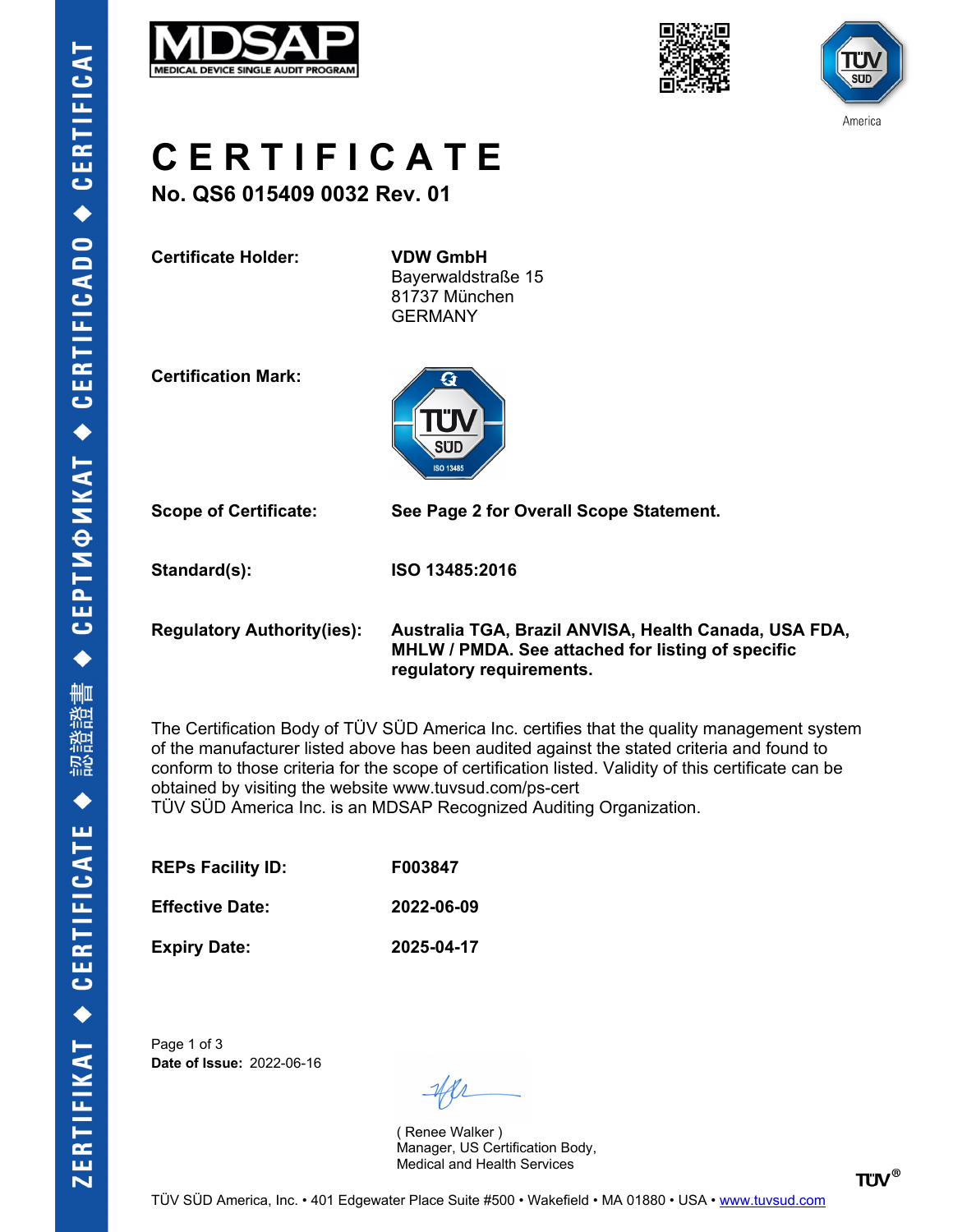



# **C E R T I F I C A T E**

**No. QS6 015409 0032 Rev. 01**

# **Regulatory Requirements: Audit/Certification Criteria**

### **Australia**

 Therapeutic Goods (Medical Devices) Regulations 2002 - Schedule 3, Part 1 (excluding Part 1.6) – Full Quality Assurance Procedure

# **Brazil**

- RDC ANVISA n. 16/2013
- RDC ANVISA n. 23/2012
- RDC ANVISA n. 67/2009

#### **Canada**

- Medical Device Regulations – Part 1- SOR 98/282

#### **Japan**

- MHLW Ministerial Ordinance 169, Article 4 to Article 68
- PMD Act

# **United States**

- 21 CFR Part 803
- 21 CFR Part 806
- 21 CFR Part 807 Subparts A to D
- 21 CFR Part 820
- 21 CFR Part 821

#### **Overall Scope Statement:**

**Design, Development, Service, Production and Distribution of Dental Instruments, Devices for Root Canal Treatment and Accessories as Sterile Root Canal Instruments for Repeated Use, Lubricant for Endodontic Instruments in the Root Canal Preparation, Rotating Root Canal Instruments, Root Canal Filling Points, Paper Points to Dry the Root Canal, Sterile Root Canal Instruments for Single Use, Device for Root Canal Length Determination, Root Canal Posts, Electronic Powered Motor for Root Canal Root Instruments, Endo Contra Angle, Software as Accessory for Endodontic Equipment, Accessories for the Root Canal Instruments for Diagnosis and Treatment of Acute Cases and Permanent Preservation of Diseased Teeth**

Page 2 of 3 **Date of Issue:** 2022-06-16

( Renee Walker ) Manager, US Certification Body, Medical and Health Services

**TÜV®**